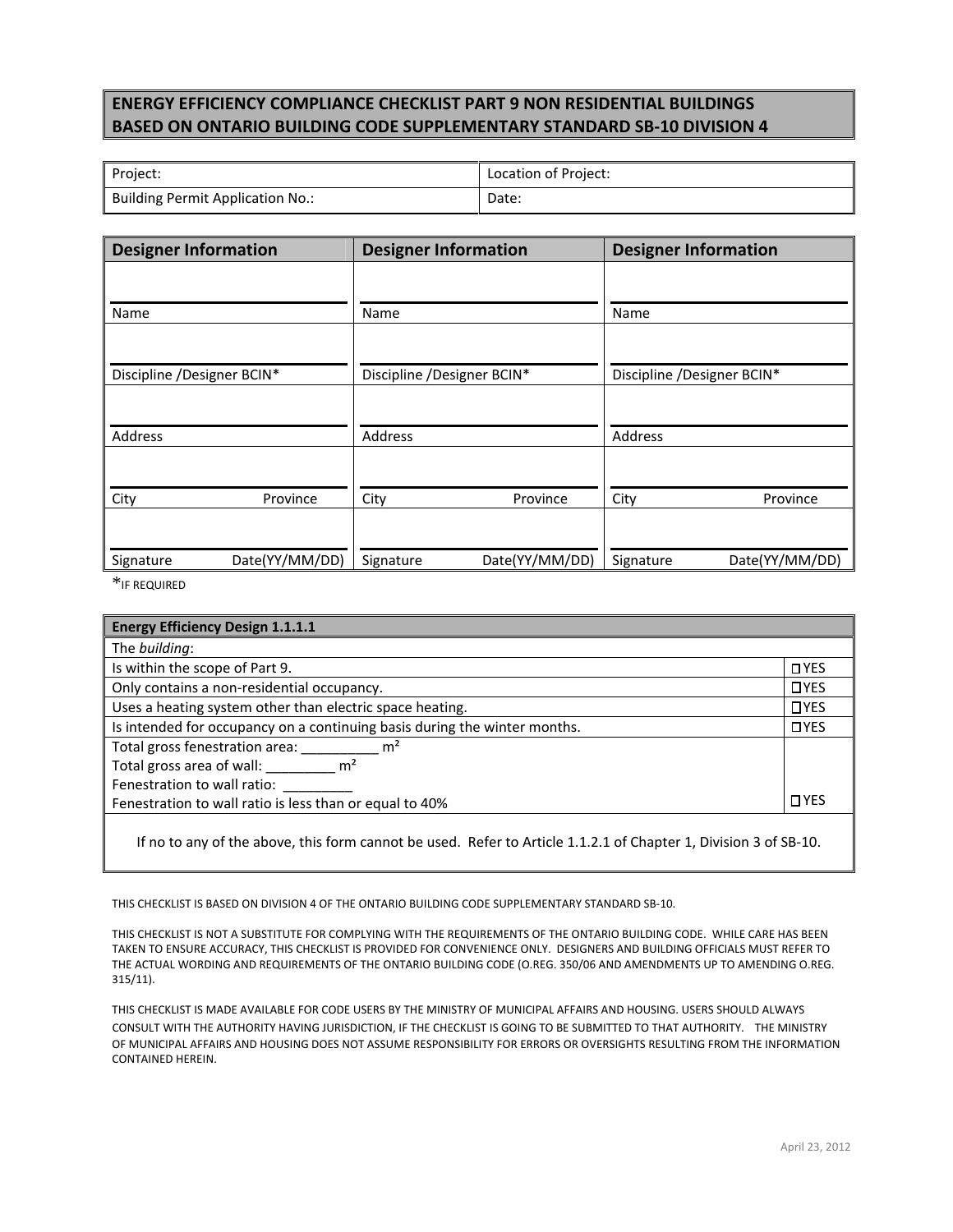## **THERMAL PERFORMANCE OF THE BUILDING ENVELOPE SB‐10 DIVISION 4, Article 1.1.1.2**

## **Building Zone: Zone 1 ‐ Less than 5000 Degree Days** □ ■

| Zone 2 - 5000 or more Degree Days<br>$\Box$                                                                     |                                            |                                                                      |                                                   |                                    |                                            |                       |
|-----------------------------------------------------------------------------------------------------------------|--------------------------------------------|----------------------------------------------------------------------|---------------------------------------------------|------------------------------------|--------------------------------------------|-----------------------|
|                                                                                                                 |                                            | Table 1.1.1.2                                                        |                                                   |                                    |                                            |                       |
|                                                                                                                 |                                            | <b>Building Envelope Requirements Based on Degree Day Zones (SI)</b> |                                                   |                                    |                                            |                       |
|                                                                                                                 | <b>Criteria</b>                            |                                                                      |                                                   |                                    | Design                                     |                       |
|                                                                                                                 | Zone 1                                     |                                                                      | Zone 2                                            |                                    | <b>Insert design thermal</b><br>resistance |                       |
| <b>Building Assembly - Opaque</b><br><b>Elements</b>                                                            | Less than 5000 Degree Days                 |                                                                      | 5000 or more Degree Days                          |                                    |                                            |                       |
|                                                                                                                 | Assembly                                   | <b>Insulation</b>                                                    | Assembly                                          | <b>Insulation</b>                  | Value                                      | <b>RSI or</b>         |
|                                                                                                                 | Max U-                                     | Min. RSI-                                                            | Max U-                                            | Min. RSI-                          |                                            | U/C                   |
|                                                                                                                 | Value <sup>(1)</sup>                       | Value                                                                | Value <sup>(1)</sup>                              | Value                              |                                            | Value?                |
| Roofs Without Attic Space -                                                                                     | $U - 0.181$                                | 5.28ci                                                               | $U-0.158$                                         | 6.16ci                             |                                            | $\Box$ RSI $\Box$ U   |
| <b>Insulation Above Deck</b>                                                                                    |                                            |                                                                      |                                                   |                                    |                                            |                       |
| Roofs With Attic Space and Other                                                                                | $U - 0.119$                                | 8.8                                                                  | $U - 0.096$                                       | 10.56                              |                                            | $\Box$ RSI $\Box$ U   |
| <b>Walls Above Grade</b>                                                                                        | $U - 0.312$                                | 2.28+1.76ci                                                          | $U - 0.312$                                       | 2.28+1.76ci                        |                                            | $\Box$ RSI $\Box$ U   |
| <b>Walls Below Grade</b>                                                                                        | C-0.522 <sup>(2)</sup>                     | 1.76ci                                                               | $C-0.522^{(2)}$                                   | 1.76ci                             |                                            | $\Box$ RSI $\Box$ C   |
| Exposed Floors - Lightweight<br>Framing <sup>(3)</sup>                                                          | $U - 0.181$                                | $6.69^{(3)}$                                                         | $U - 0.181$                                       | $6.69^{(3)}$                       |                                            | $\Box$ RSI $\Box$ U   |
| Exposed Floors - Mass                                                                                           | $U - 0.323$                                | 2.57ci                                                               | $U - 0.244$                                       | 3.52ci                             |                                            | $\Box$ RSI $\Box$ U   |
| Slab on Grade Floors (perimeter +                                                                               |                                            | 2.64 for                                                             |                                                   | 2.64 for                           |                                            | $\Box$ RSI $\Box$ U   |
| below slab) - Unheated                                                                                          |                                            | 600mm                                                                |                                                   | 600mm+0.88ci                       |                                            |                       |
| Slab on Grade Floors (perimeter +                                                                               |                                            | 2.64 for                                                             |                                                   | 3.52 for                           |                                            | $\Box$ RSI $\Box$ U   |
| below slab) - Heated                                                                                            |                                            | 900mm+0.88ci                                                         |                                                   | 900mm+0.88ci                       |                                            |                       |
|                                                                                                                 |                                            |                                                                      |                                                   |                                    |                                            |                       |
| Fenestration                                                                                                    | Assembly<br>Max U-<br>Value <sup>(1)</sup> | <b>Assembly Max</b><br><b>SHGC</b>                                   | <b>Assembly</b><br>Max U-<br>Value <sup>(1)</sup> | <b>Assembly Max</b><br><b>SHGC</b> | Design U<br>Value                          | Design<br><b>SHGC</b> |
| Vertical Fenestration - Windows                                                                                 | $U-1.987$                                  | 0.40                                                                 | $U-1.703$                                         | 0.45                               |                                            |                       |
|                                                                                                                 | $U-3.917$                                  | 0.49                                                                 | $U-3.917$                                         | 0.50                               |                                            |                       |
| Skylight with curb<br>Skylight without curb                                                                     | $U-2.555$                                  | 0.46                                                                 |                                                   | 0.46                               |                                            |                       |
|                                                                                                                 |                                            |                                                                      | $U-2.555$                                         |                                    |                                            |                       |
| Note that all opaque surfaces must comply with either the minimum RSI value of added insulation in cavities and |                                            |                                                                      |                                                   | $\Box$ YES                         |                                            |                       |
| continuous insulation (ci) requirements or the maximum overall thermal transmittance (U-value) of the entire    |                                            |                                                                      |                                                   | $\Box$ N/A                         |                                            |                       |
| assembly, where the U-value is provided.                                                                        |                                            |                                                                      |                                                   |                                    |                                            |                       |
|                                                                                                                 |                                            |                                                                      |                                                   |                                    |                                            |                       |
| If U-values are being used for compliance, calculations for determining these values have been attached.        |                                            |                                                                      |                                                   |                                    |                                            |                       |
| Except swinging glass door, RSI value of doors $\geq$ RSI 0.7.                                                  |                                            |                                                                      |                                                   | □ YES                              |                                            |                       |

**NOTES** 

(1) OVERALL THERMAL TRANSMITTANCE VALUE OF THE ENTIRE ASSEMBLY INCLUDES AIR FILMS AND THERMAL BRIDGING.

(2) C-VALUE IS OVERALL THERMAL CONDUCTANCE OF THE ASSEMBLY BUT IT DOES NOT INCLUDE SOIL OR AIR FILMS.

(3) WHERE THE FLOOR FRAMING DEPTH IS 254MM OR LESS, THE INSULATION IS PERMITTED TO MEET A MIN. RSI‐VALUE OF 5.28.

## **AIR INFILTRATION, Article 1.1.1.3**

| Building component or assembly contains an air barrier system conforming to Part 5 or Section 9.25 of the | n YES |
|-----------------------------------------------------------------------------------------------------------|-------|
| Building Code.                                                                                            |       |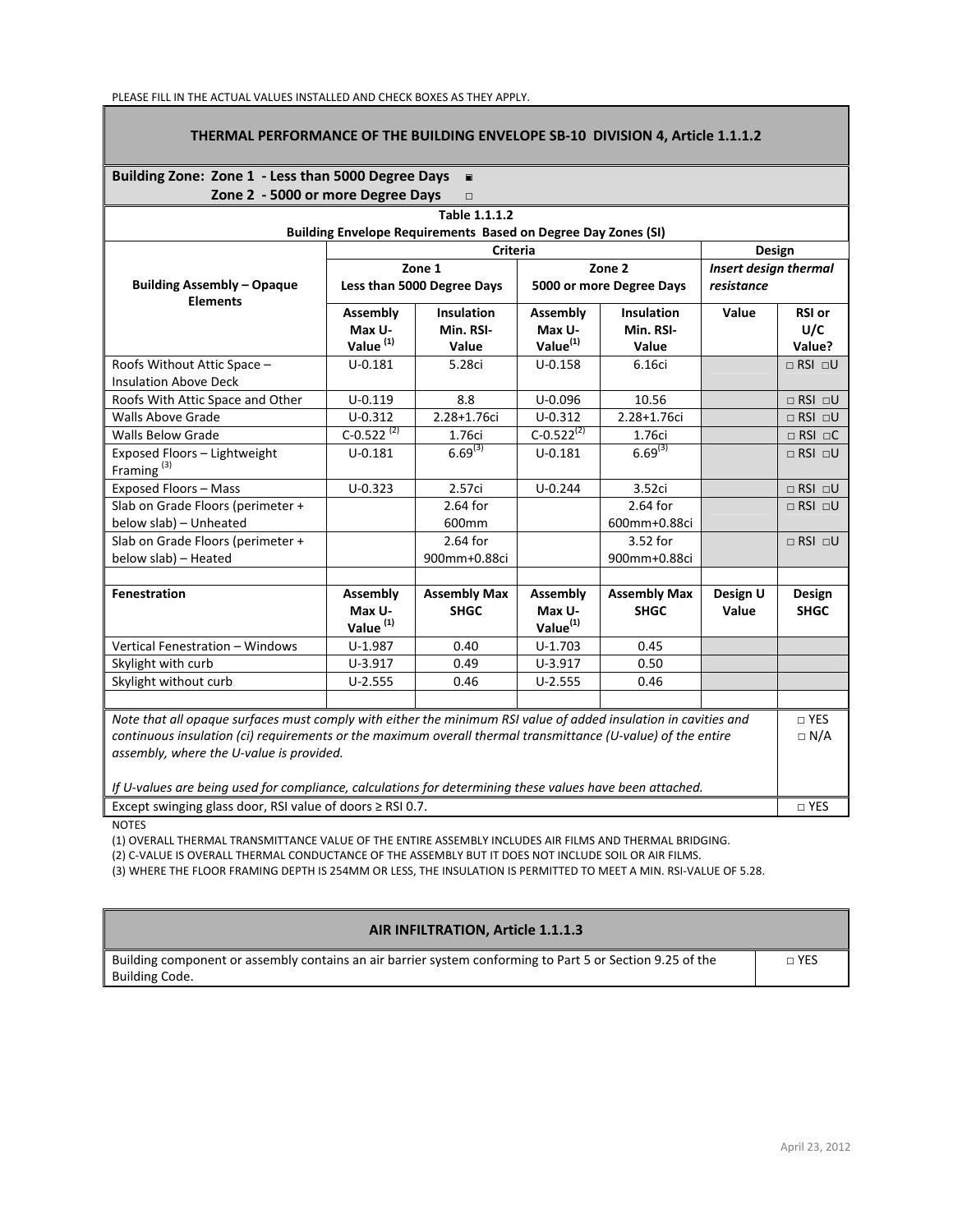| HEATING, VENTILATING AND AIR CONDITIONING, Article 1.1.1.4                                                                                     |                                                                                                |  |                                  |                 |  |
|------------------------------------------------------------------------------------------------------------------------------------------------|------------------------------------------------------------------------------------------------|--|----------------------------------|-----------------|--|
| Each HVAC system serves as a single HVAC zone.                                                                                                 |                                                                                                |  |                                  | $\Box$ YES      |  |
| Energy efficiency of the HVAC equipment complies with Supplementary Standard SB-10 Clause 1.1.2.1.(1)(c) of<br>Chapter 1 of Division 3.        |                                                                                                |  |                                  | $\Box$ YES      |  |
| Cooling capacity of a single $A/C$ unit $\geq 40$ kW.                                                                                          |                                                                                                |  | $\neg$ YES                       | $\Box$ NO       |  |
| If the cooling capacity of single A/C unit <40 kW the following is N/A.                                                                        |                                                                                                |  |                                  |                 |  |
| If the cooling capacity of single A/C unit ≥40 kW, the unit:                                                                                   |                                                                                                |  |                                  |                 |  |
| Has an economizer.<br>⋗                                                                                                                        |                                                                                                |  |                                  | □ YES           |  |
| Is controlled by high limit shut off.<br>➤                                                                                                     |                                                                                                |  |                                  |                 |  |
| ⋗<br>Is equipped with barometric or powered relief.                                                                                            |                                                                                                |  |                                  |                 |  |
| Has outdoor air dampers provided with blade and jamb seals.<br>⋗                                                                               |                                                                                                |  |                                  |                 |  |
|                                                                                                                                                | HRV provided where outdoor air is more than 1400 L/s and 70% of supply air system.             |  | □ YES                            | $\Box$ N/A      |  |
|                                                                                                                                                | Where a HRV is used, the system has provisions to bypass or control the HRV to permit proper   |  | $\Box$ YES                       | $\Box$ N/A      |  |
| operation of the air economizer.                                                                                                               |                                                                                                |  |                                  |                 |  |
| HVAC system controlled by:                                                                                                                     |                                                                                                |  | $\Box$ manual                    | $\Box$ dual set |  |
|                                                                                                                                                |                                                                                                |  | changeover                       | point           |  |
|                                                                                                                                                |                                                                                                |  | thermostat                       | thermostat      |  |
| HVAC system with greater capacity than 4.4 kW and a supply fan motor more than<br>0.5 kW provided with time check and programmable thermostat. |                                                                                                |  | □ YES                            | $\Box$ N/A      |  |
| HVAC system greater than 5000 L/s provided with optimum start controls.                                                                        |                                                                                                |  | □ YES                            | $\Box$ N/A      |  |
|                                                                                                                                                |                                                                                                |  |                                  |                 |  |
|                                                                                                                                                | DUCTS, PLENUMS AND PIPING, Article 1.1.1.5                                                     |  |                                  |                 |  |
|                                                                                                                                                | Duct or plenum not protected by an insulated exterior wall or exposed to an unheated space     |  | $\sqcap$ YES                     | $\Box$ N/A      |  |
| is sealed to Class A seal level and insulated to RSI 1.4.                                                                                      |                                                                                                |  |                                  |                 |  |
|                                                                                                                                                | Supply, exhaust duct or plenum in conditioned space sealed to SMACNA Class C seal level.       |  | □ YES                            | $\Box$ N/A      |  |
| Table 1.1.1.5.<br>Minimum Thickness of Pipe Insulation                                                                                         |                                                                                                |  |                                  |                 |  |
| Use of Pipe                                                                                                                                    | Nominal Pipe Size not more than 40 mm                                                          |  | Nominal Pipe size more than 40mm |                 |  |
| Steam                                                                                                                                          | 40                                                                                             |  | 65                               |                 |  |
| Hot water heating                                                                                                                              | 40                                                                                             |  | 50                               |                 |  |
| Domestic hot water                                                                                                                             | 25<br>50                                                                                       |  |                                  |                 |  |
| Cooling                                                                                                                                        | 12                                                                                             |  | 25                               |                 |  |
| Pipes used for steam, hot water heating or cooling comply with Table 1.1.1.5.                                                                  |                                                                                                |  | $\Box$ YES                       | $\Box$ N/A      |  |
| Insulation exposed to weather is protected by a covering.                                                                                      |                                                                                                |  | $\Box$ YES                       | $\Box$ N/A      |  |
| Non continuous exhaust systems with capacity of more than 140 L/s equipped with gravity or<br>□ YES<br>motorized damper.                       |                                                                                                |  |                                  | $\Box$ N/A      |  |
| Air duct distribution system is balanced. Fans exceeding 0.75kW are balanced for design<br>airflow.                                            |                                                                                                |  | □ YES                            | $\Box$ N/A      |  |
| Hydronic system is balanced.                                                                                                                   |                                                                                                |  | □ YES                            | $\Box$ N/A      |  |
| <b>SERVICE WATER HEATING, Article 1.1.1.6</b>                                                                                                  |                                                                                                |  |                                  |                 |  |
|                                                                                                                                                | Energy efficiency of water heating equipment complies with Supplementary Standard SB-10 Clause |  |                                  | $\Box$ YES      |  |
| 1.1.2.1. $(1)(c)$ of Chapter 1 of Division 3.                                                                                                  |                                                                                                |  |                                  |                 |  |
| Domestic hot water piping is insulated in accordance with Table 1.1.1.5. if it is:                                                             |                                                                                                |  |                                  |                 |  |
| Recirculating piping.<br>$\Box$ YES                                                                                                            |                                                                                                |  | $\Box$ N/A                       |                 |  |
| First 2.5 m of a non-recirculating system (constant temperature storage system).<br>$\Box$ YES                                                 |                                                                                                |  | $\Box$ N/A                       |                 |  |
| Piping between inlet pipe and heat trap.<br>$\square$ YES                                                                                      |                                                                                                |  | $\Box$ N/A                       |                 |  |
| Heat traced.<br>$\square$ YES                                                                                                                  |                                                                                                |  | $\Box$ N/A                       |                 |  |
| Hot water storage tank is provided with temperature control.<br>$\Box$ YES                                                                     |                                                                                                |  |                                  | $\Box N/A$      |  |
| Where a recirculating hot water system or heat trace is used, control to switch off system is<br>$\square$ YES<br>provided.                    |                                                                                                |  |                                  | $\Box$ N/A      |  |
| Hot water discharge temperature limited to maximum 43°C for lavatory faucets in public washrooms.                                              |                                                                                                |  |                                  | $\Box$ YES      |  |
| Vertical pipe risers that serve a storage water heater or hot water tank are equipped with heat traps.                                         |                                                                                                |  |                                  | $\Box$ YES      |  |